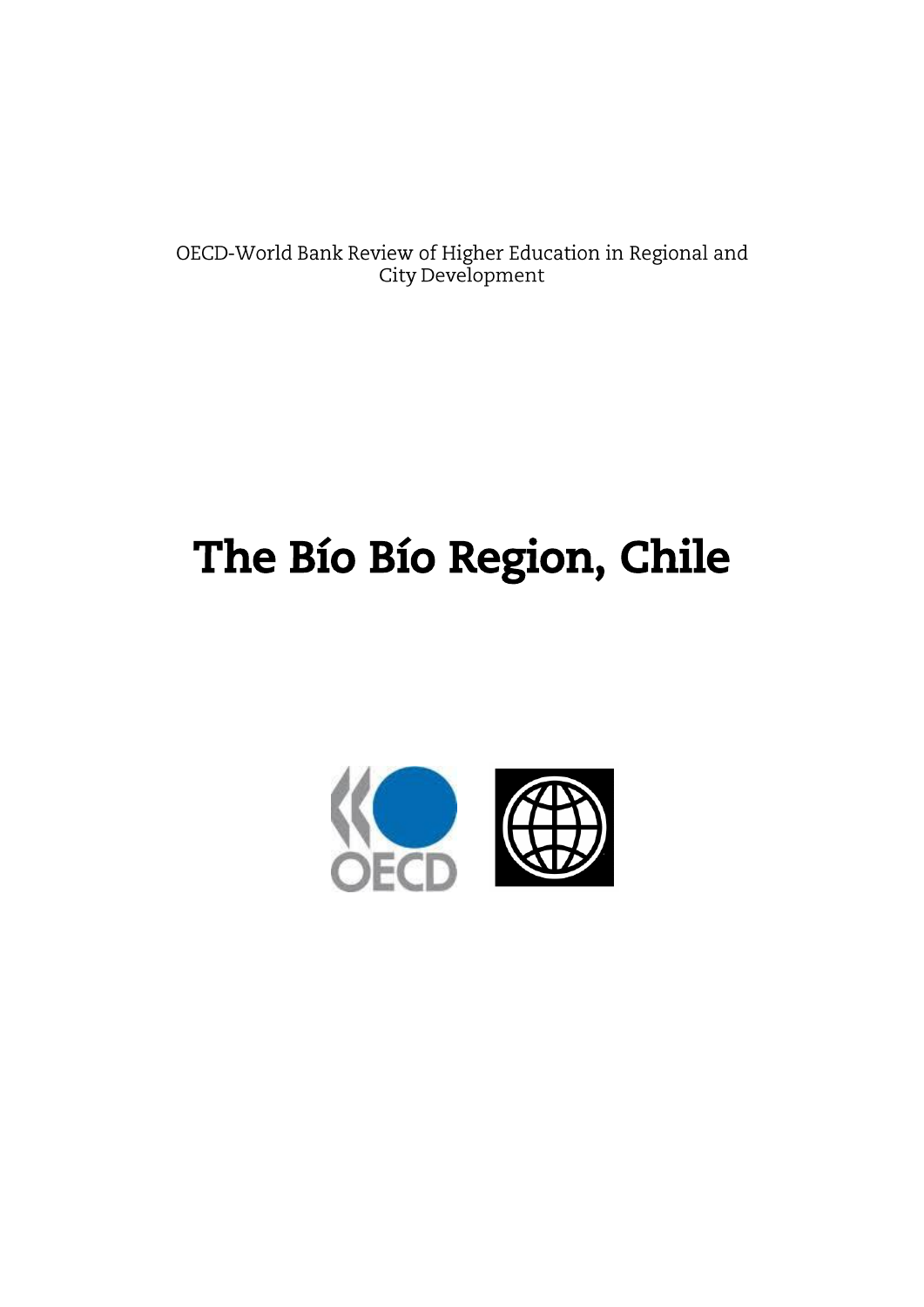# **Assessment and recommendations**

## **Towards a region that reaps rewards from investment in higher education**

Chile is Latin America's most successful economy and enjoys great natural wealth. Over recent years the country has made progress not only in economic development, but also in educational reforms. Despite this progress, higher education attainment rates and the R&D intensity remain low. The current OECD/World Bank Review of Higher Education in Regional and City Development in the Bío Bío Region confirms that Chile is ready for the second generation of higher education reforms to improve quality of education, to address challenges in equity and to improve employability outcomes and knowledge transfer. For reasons of both equity and competitiveness, education and the improvement of human capital should continue to be a priority for the Chilean government also in the coming years.

Chile has made greater decentralisation a priority in order to unleash the potential of its regions. Regional planning has been transferred to regional governments and promising reforms are underway. But more work is needed. In spite of recent measures, Chile remains centralised with more pronounced regional disparities than in most OECD countries. Administrative and financial limitations remain, and the regional agenda continues to be determined by national guidelines. There is a concentration around Santiago in the Metropolitan region in terms of decision making, business activity, work force, higher education and R&D. In addition, the concentration of Chile's innovation system slows down the development of regional innovation systems.

## **A closer look at the Bío Bío Region**

Despite slow progress, the decentralisation process is building capacity in the fifteen regions of Chile. It has also created a window of opportunity in the Bío Bío Region which has traditionally been a national pioneer in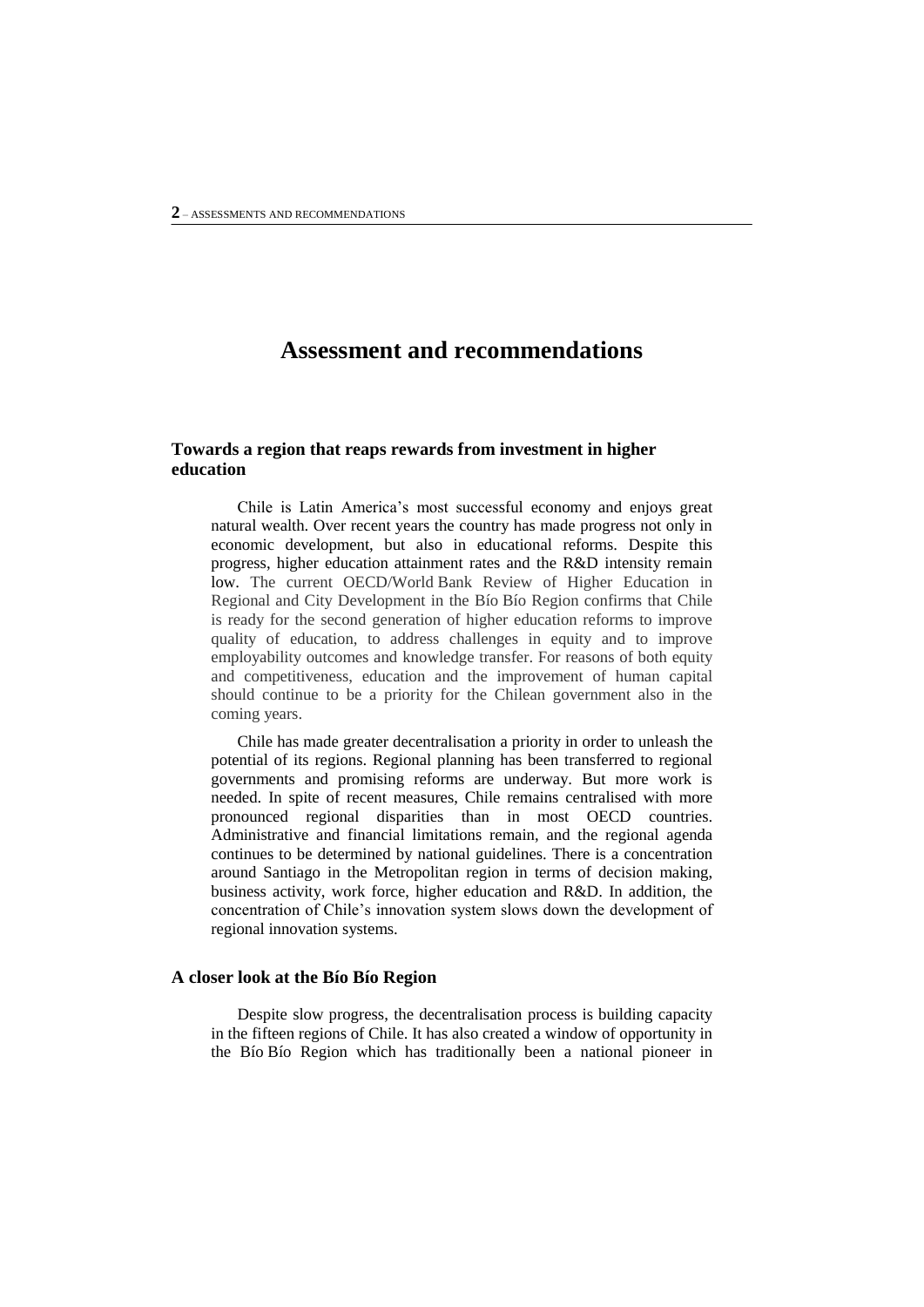regional development and regional innovation policy. As part of its long term objectives, the Bío Bío Region aims to strengthen the decentralisation process, improve the quality of its human resources, increase the rates of technological innovation and strengthen the productive sector, competitiveness and rates of value added in the regional economy. The Agenda for Innovation and Regional Competitiveness identifies higher education and science and technology as one of the strategic areas for 2008- 12 that will receive funding on the basis of Programmes for Improvement of Competitiveness (PMC, in its Spanish acronym, "Bío Bío Educates and Innovates"). The regional government is thus not only fully aware of the benefits of the decentralisation process, but also of the potential role that the higher education institutions can play in achieving these goals.

With 1.9 million inhabitants, the Bío Bío Region is the second most populated region in Chile. It is also the second most important region in terms of its contribution to the Gross Domestic Product. The regional economy relies on manufacturing, services and low value added products from primary industries, agriculture, fishery and forestry. Furthermore, the region is characterised by a "dual economy": on one side, there are big, productive firms in forestry and in the steel industry, and, on the other, a wide array of small and medium-sized enterprises which represent 80% of employment. The few leading edge companies tend to be located in the central city of Concepción or controlled from outside of the country. There are few spill-overs from big firms in terms of job creation and supply chains. The rate of firm creation is one of the lowest in the country. The rate of unemployment is higher than the national average and there is also evidence of brain drain.

In this context, the region faces a triple challenge:

- How to promote new business formation?
- How to support the development of the existing SME base?
- How to address the hard core problems of poverty and inequity by creating opportunities for growth.

To face these challenges, the Bío Bío Region and its higher education institutions need to be involved in joint efforts to develop a long term strategy for the region. A reform is necessary in higher education institutions to facilitate more professional institutional management and student-centred learning experience. In order to improve regional development outcomes, evidence-based decision making at all levels and institutions needs to be adopted. In addition, job creation should be seen as the primary goal of innovation and human capital development.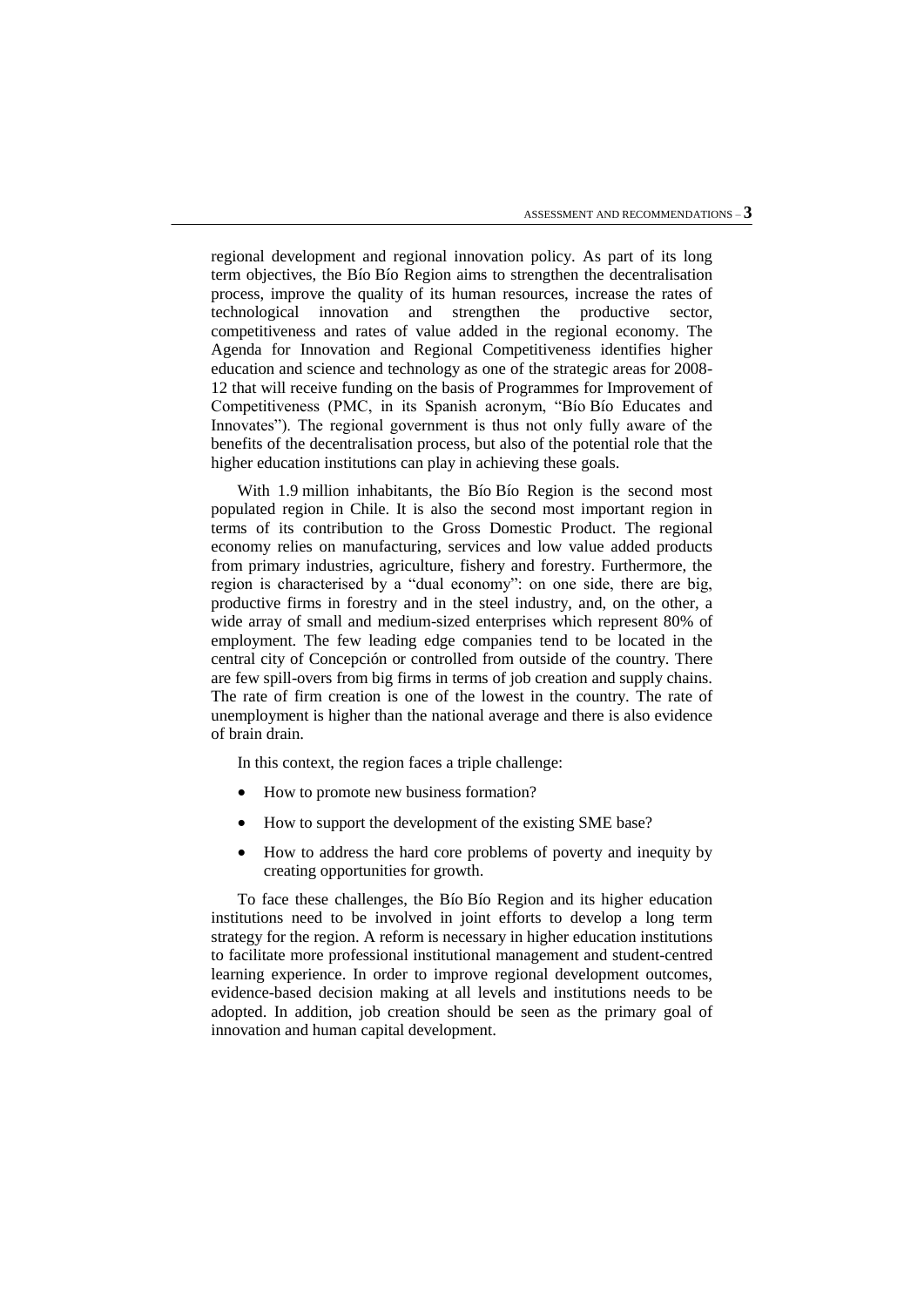#### **Human capital development in the Bío Bío Region**

*The Bío Bío Region has made impressive progress in widening access to education. The increase in higher education participation has included students from all sectors of the society…*

> The Bío Bío Region is a "human capital factory", second only to the Metropolitan region, in terms of number of higher education institutions, student enrolment, teachers and researchers. In 2007, the region concentrated 11.9% of the supply of undergraduate programmes, 12.8% of the national higher education enrolment and 12.7% of all the headquarters of higher education institutions in Chile. Recent decades have witnessed rapid progress in education. For example, the adult literacy rate in the region almost doubled in the last decade, and now stands at well over 90%. Likewise, levels of educational attainment have increased significantly, with 21% of the population having completed some form of higher education – an increase from 13% in the last decade. Between 1983 and 2007, the number of enrolled higher education students in the Bío Bío Region expanded more than threefold, growing from 21 000 to 94 000. Finally, the higher education participation rate in the region among the 18-24 year-old age increased to 39.9%, constituting a significant increase from less than 14% in 1990. The participation rate is three percentage points higher than the national average.

> Considerable progress has been made in widening access to higher education, particularly in terms of students from lower socio-economic background. The increase in higher education attainment is correlated with reduced poverty rates in the Bío Bío Region. The rate of poverty has fallen by over 50% in recent decades, with the most significant reduction occurring at the lowest income levels. However, 21% of the population is classified as poor or indigent, compared to a national average of 14%. Furthermore, lowincome potential students continue to be less likely to enrol in higher education than those from the upper-income strata of the society.

*…but challenges remain in order to continue and consolidate the gains accomplished while better aligning the education system to the region's needs...*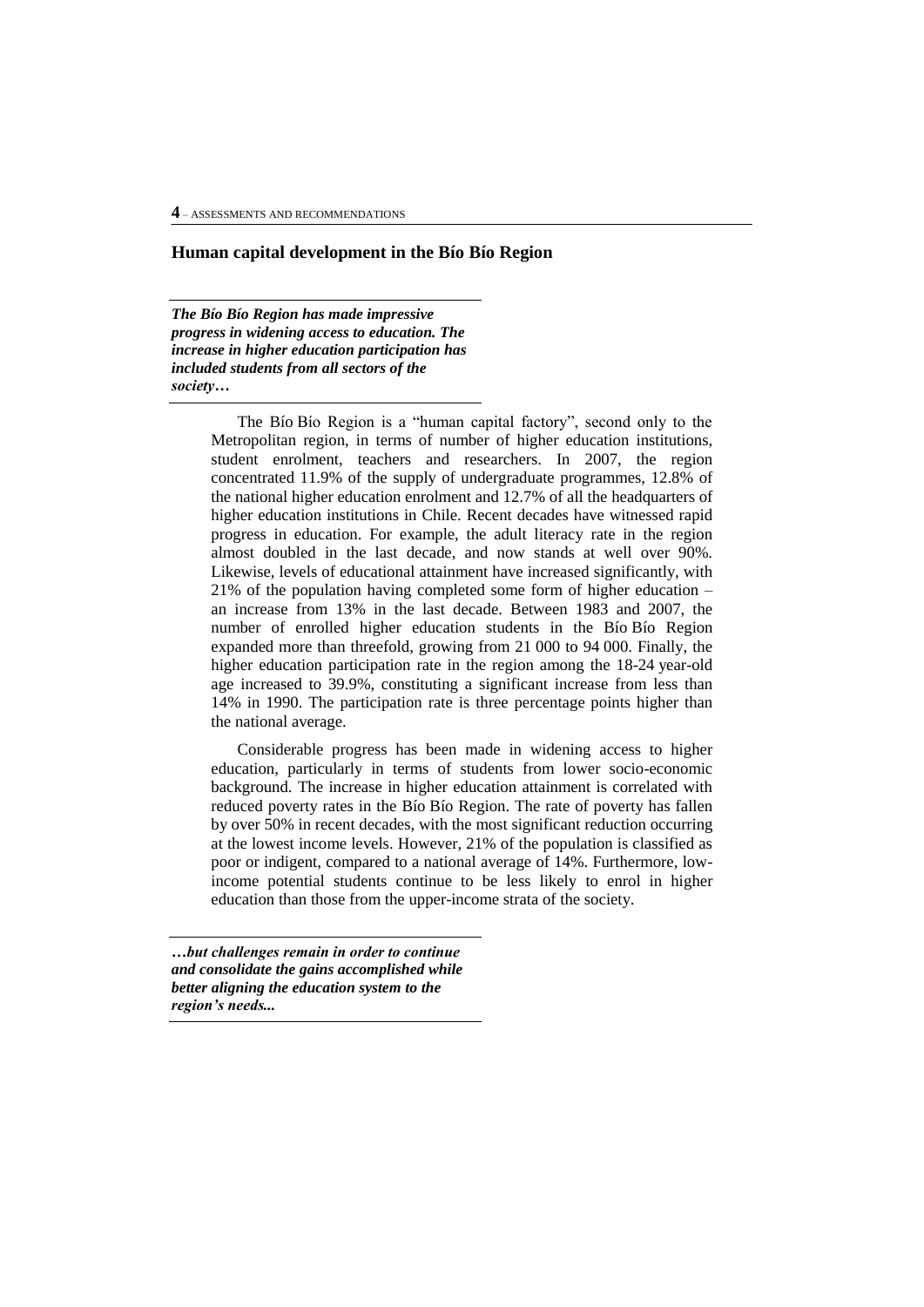The rate of unemployment in the Bío Bío Region is consistently higher than the national average: 8.7% in 2008 as compared to 7.7% nationally. At the beginning of 2009, the region's average unemployment had grown to 11%, reaching 18% in some rural areas. Unemployment is structural in nature and linked to shifts in the regional economy. Wage levels are lower in the region and higher education graduates earn less than their peers elsewhere in Chile. This may suggest that the region is over-supplied, on a relative basis, with higher education graduates. It may equally suggest a misalignment between what higher education offers and what regional labour market needs. These factors may have contributed to Bío Bío Region's high "brain-drain" rate: the region today is a net exporter of undergraduates to other parts of the country, mainly to the Metropolitan Region. In 1997-2002, net migration was of 19 000, or about 1% of the regional population.

The rapid increase in higher education enrolment has contributed to high dropout rates. Throughout Chile, 58% of all students drop out before completing a degree, in comparison with the OECD average of 29.6%. The reasons for the high drop-out rates are manifold, ranging from insufficient preparation of students in primary and secondary education to inadequacies in the university admission systems, overly long degree programmes, inflexible curricula and outdated classroom practices. Detailed student data about dropout and academic progress is lacking both at the regional and institutional level.

#### *…and reforms are necessary to reduce the dropout rates…*

Educational reforms at the secondary level are necessary to ensure better preparation of all students. In the first instance, it is up to the school

Most higher education institutions also have remedial courses to reduce the dropout rates. Some institutions, for example Universidad Católica de la Santísima Concepción, have adopted comprehensive institution-wide responses addressing the social, financial and learning difficulties of their students. Recent experience shows that reducing dropout rates is a challenge that can be overcome. For example, the University of Bío Bío is collecting and analysing data to address the dropout problem as a part of the Programme for the Quality and Equity Improvement of Higher Education (MECESUP). The university has reached measurable results in reducing the dropout rate from 48% in 2008 to 37% in 2009. Also, policies that tie student graduation rates to institutional financial obligations under the State-Guaranteed Student Loan Program (CAE in its Spanish acronym) should help decrease dropout.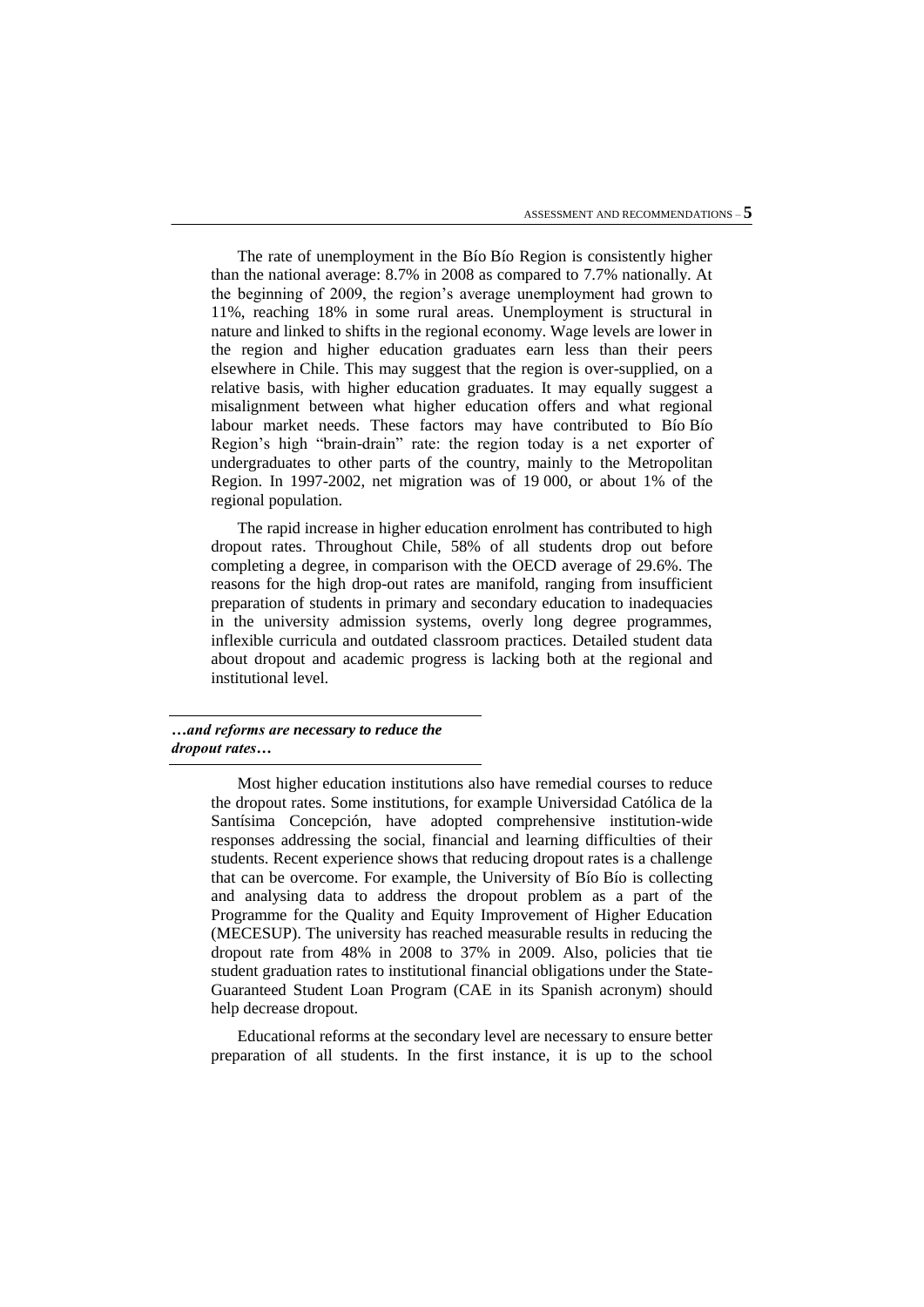authorities to work towards improving the quality of education in Chile. Higher education institutions can, however, reach out to local schools to improve the preparation for higher education. The higher education institutions in the Bío Bío Region, supported by a special funding from the Ministry of Education, are running an impressive number of school outreach projects to raise aspirations and academic performance of students at local schools and to improve the quality of teaching and school management.

#### *…to improve graduation rates and labour market relevance of education and to boost entrepreneurship…*

Several larger higher education institutions in the Bío Bío Region are primarily focused on national labour markets and career-focused education provision. There is a need to move away from supply-driven orientation to more demand-led education provision, to strengthen the development of competencies of the students and to build stronger links between higher education institutions and labour market. This could be achieved through a wide range of measures, including credit bearing work-based learning for students, expansion of problem-based learning methods in collaboration with the local industry and other employers as well as participation of employers in the curriculum and course design. In addition, the use of local private sector employees as instructors and supporting the movement of university researchers/teaching staff on a temporary basis to the private sector would be useful ways of improving the labour market relevance. Furthermore, improving active language skills of all students and faculty are necessary if the region wishes to position itself in the global market. Positive development in improving the labour market relevance is taking place in a handful of institutions, including the leading private universities, for example the Universidad del Desarrollo and INACAP which have developed its educational approach based on "learning by doing". At the national level, higher education reform is facilitated by the Ministry of Education's MECESUP programme. It is, however not accessible to all accredited institutions; technical tertiary institutions, for example, have only limited access to MECESUP funding, which focuses mostly on universities. As a consequence, initiatives to improve labour market relevance of higher education remain in most instances discipline-based rather than institutionally driven.

The Bío Bío Region has a low rate of business creation in comparison to other regions of Chile. Finding ways of increasing entrepreneurship could be an effective strategy for job creation. Higher education institutions in the region have taken steps to boost university spinoffs and graduate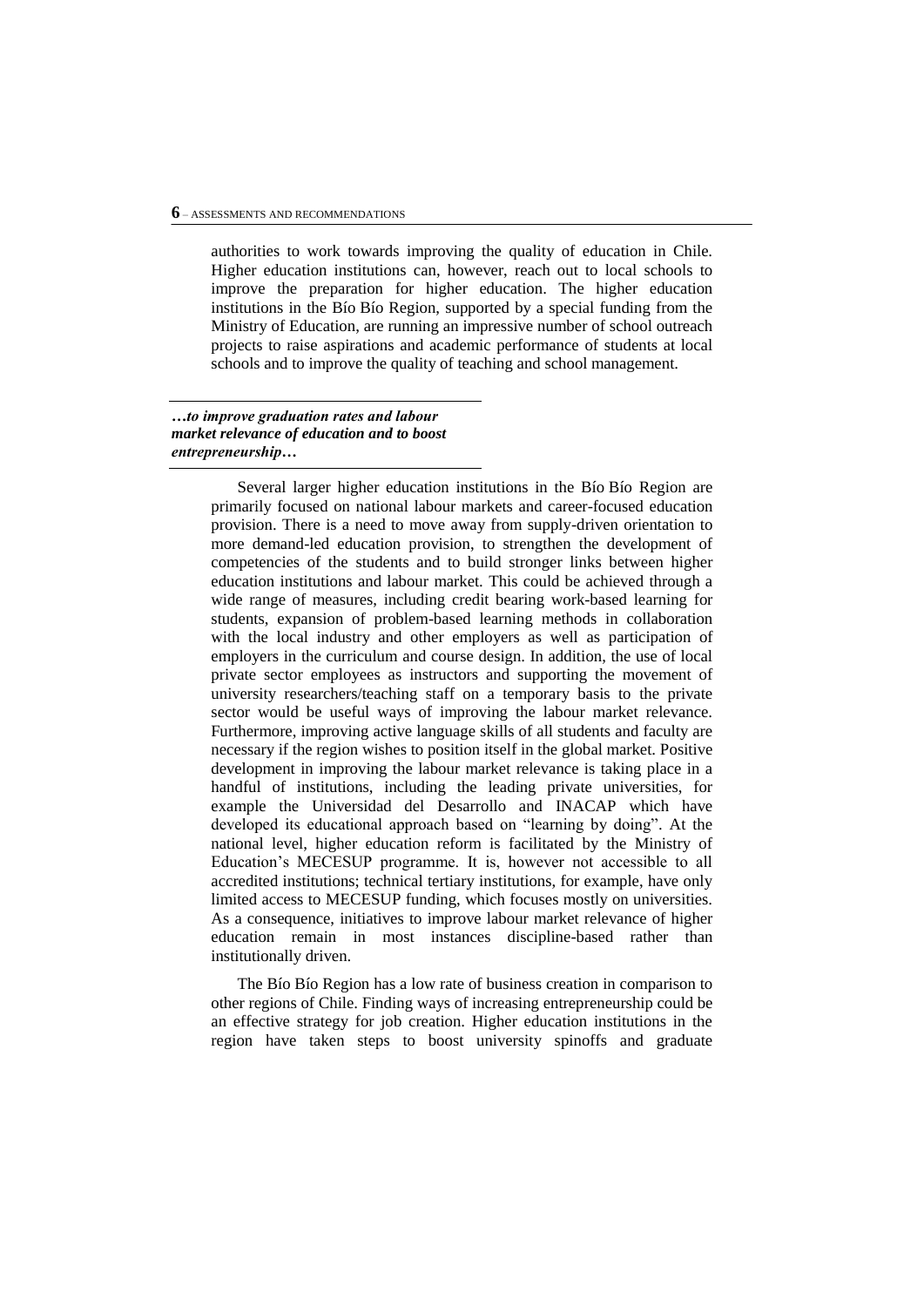entrepreneurship, mainly through incubators, but there is limited collaboration between the institutions. There is, moreover, limited offer of entrepreneurship training to students. Provision of entrepreneurship programmes should be scaled up, focusing on growth-oriented entrepreneurship while not neglecting social and cultural entrepreneurship, and by using interactive and experiential teaching methods.

Due to the rapidly changing skill requirements, skills upgrading, reskilling and other forms of lifelong learning are becoming increasingly important. To date, the higher education institutions in the Bío Bío Region remain more oriented to meet the needs of traditional students than those of adult learners. While the institutions are aware of the needs of adults and have some programmes in place for them, not enough robust data is available to understand the needs of this population or the efficacy of higher education in meeting them. Flexible ways of provision should be scaled up for the benefit of non-traditional learners, who often combine work and study.

*…and to address the fragmented governance architecture and the segmentation of the education system.*

> One of the main issues impeding human capital development in the Bío Bío Region is the fragmented governance architecture and the absence of a region-wide coordinating structure and mechanisms to articulate a long term vision and implement an integrated development strategy for all educational institutions.

> Transparent pathways for students through the education system are required. This involves the development of stronger credit recognition schemes, course and programme articulation agreements, clear and enforceable policies related to credit transfer and increased support for joint and collaborative programmes.

> The segmentation of university and non-university sectors acts as an impediment for student mobility and human capital development. Immediate measures are needed to raise the attractiveness and prestige of technical tertiary education. A potential step in this direction could be the establishment of a national qualifications framework to facilitate progression from one degree type to another, to allow credit for previous academic and job-related experiences and competencies, and to ease transitions between areas of study. The transition toward a national qualifications framework would benefit from including a review of all tertiary curricula, to make them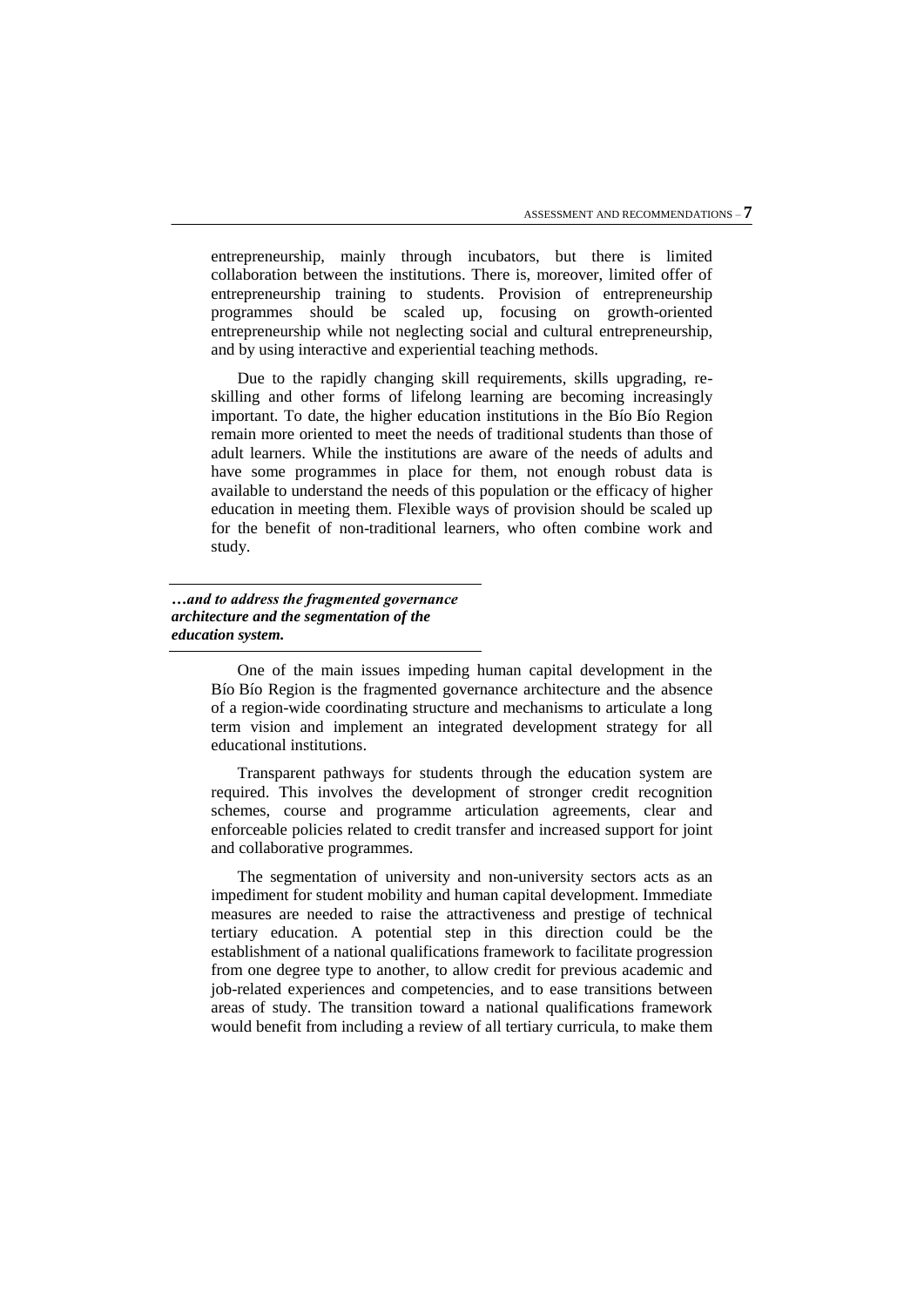more flexible and address excessive study hours and theoretical content in degree programmes.

# *The following measures would promote human capital development in the Bío Bío Region:*

- Regional government, higher education institutions, other educational institutions and key stakeholders of the economy and society should work together to establish a Regional Human Capital Development System to define region-wide goals, policies and priorities extending from primary to tertiary education. As part of this system, higher education institutions and regional government should consider establishing a higher education coordinating body that would define goals, policies and priorities within the region. A major function of this body would be to evaluate how well the higher education system is delivering the amount and quality of skills needed by the labour markets.
- Higher education institutions and regional government and interested parties should work together to improve the data on labour market needs and trends. Higher education institutions should systematically monitor student progress as well as students' labour market outcomes and graduate destinations (out-migration). The most effective region-wide graduate labour market systems are based on the collection of comprehensive labour market intelligence and the on-line publication of the data in a single place to improve students' ability to make rational choices about their studies and to help graduates and employers come together and move toward employment. Also a key is to use the data strategically to identify regional priorities and at an institutional level, to respond to the data in terms of course provision and the supply of employer specific skills.
- Higher education institutions and regional government should take steps to significantly expand higher education opportunities for working age adults. These steps should create clear and transparent pathways to advanced education for adults, including the ability to attend multiple institutions, obtain short-term education and training that can later be applied to degrees, and re-skilling and up-skilling courses and programmes designed around the needs of adults who often combine work and study. This involves the development of a qualifications framework: strong credit recognition schemes, course and programme articulation agreements, clear and enforceable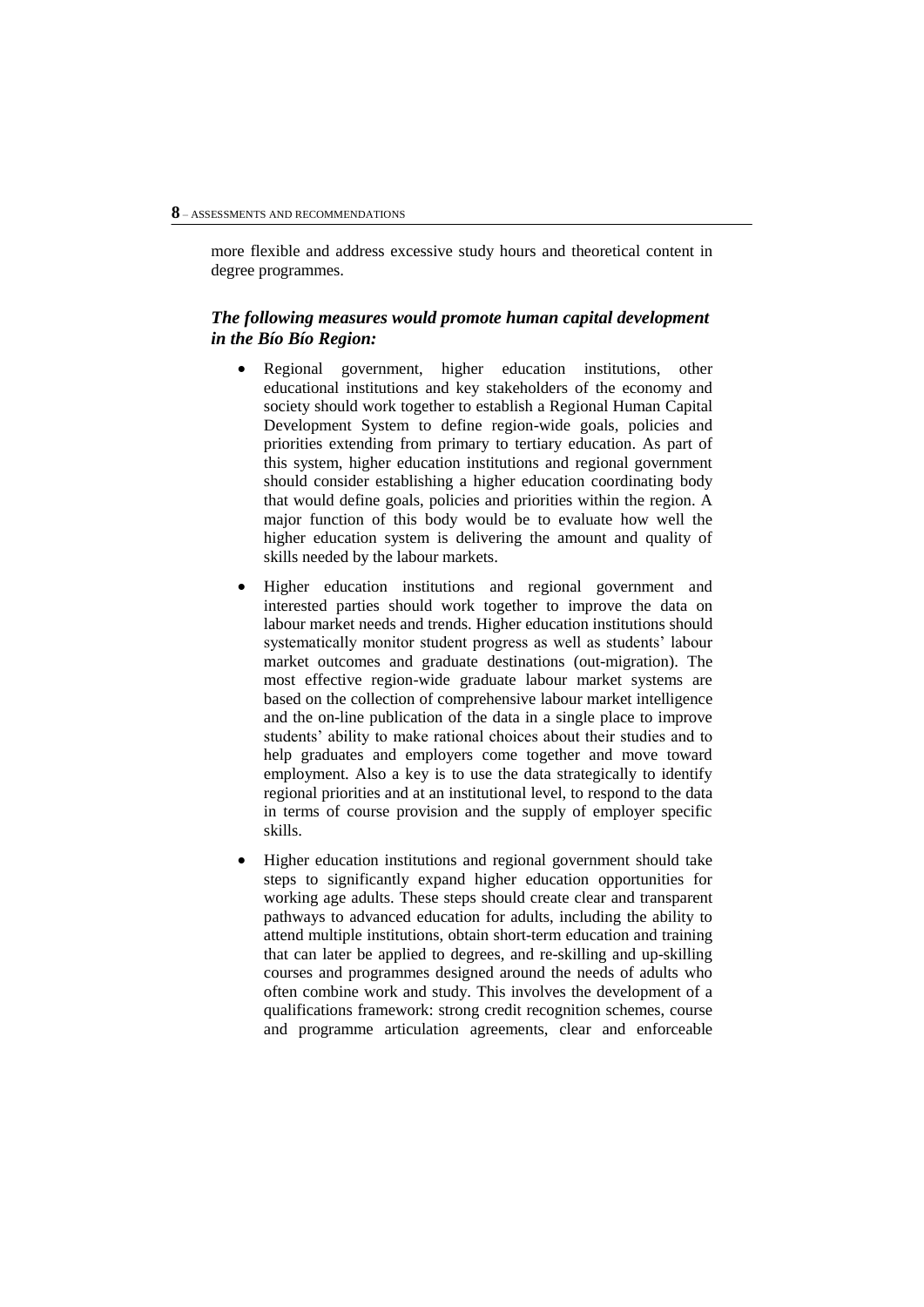policies related to credit transfer and increased support for joint and collaborative programmes.

- Higher education institutions and regional government should continue to expand efforts to increase the enrolment and success of students who are the first in their families to pursue higher education degrees. This includes building upon existing models of academic and social support services for students, increasing institutional and state aid to students as well as moving away from teacher-centred learning methods.
- Higher education institutions should continue to strengthen their efforts to improve completion rates. The efforts of several higher education institutions in the region have shown genuine promise, and these efforts should be supported, expanded, and disseminated as models to other institutions.
- Higher education institutions should focus on the employability and entrepreneurial skills of graduates; providing them with the skills and competences needed in a globalised knowledge economy. Work and problem-based learning methods and programmes to build entrepreneurship skills would improve retention after graduation in the region. Similarly, efforts in language learning could help the region in its internationalisation efforts. All degree programmes should include compulsory English.
- Employers and regional government should acknowledge the increasing relevance and importance of education in technical employment fields. There is clear evidence that needs and opportunities are growing in these fields, but that these trends are under-recognised in the region and within higher education.

#### **Regional innovation in the Bío Bío Region**

*The Bío Bio Region has been a pioneer in incorporating the concern for innovation capacity and performance into its overall regional economic development efforts...*

> The Bío Bío Region is a clear leader in Chile in making innovation a pillar of its economic development and future prosperity. It has excelled in numerous areas of planning, co-ordination, analysis, goals setting, prioritisation and consensus building. It has a coherent plan with well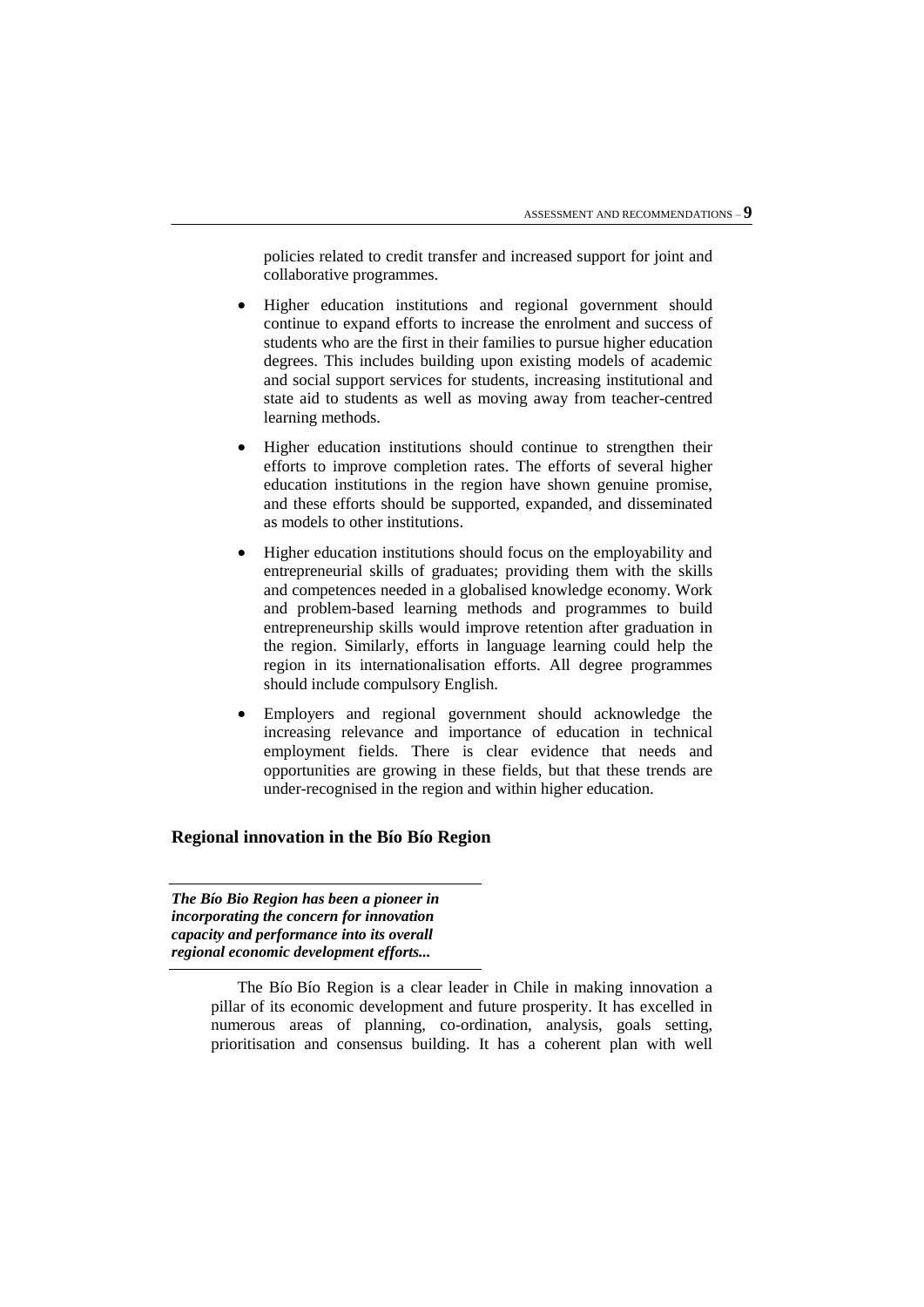articulated long term goals. It has used systematic analysis to convert longterm strategy into short- and medium-term targets in specific sectors. It has pioneered new agencies and organisational arrangements, some of which have become national models. These include the regional development agency (Regional Agency for Innovation and Productive Development), *Innova Bío Bío*, a co-operative venture between the Production Development Corporation (CORFO) and the regional government which was used as a model for the creation of the national agency *Innova Chile*. In addition, Chile's first regional council for science and technology *CORECYT*, was established in the Bío Bío Region. Recently, the region has also taken steps to mobilise the leading higher education institutions for its development through "Bío Bío Educates and Innovates" programme. Significant investments have been made to enhance universities' role in innovation.

#### *… its higher education sector is above national standards in terms of innovative capacity…*

Today, the Bío Bío Region is the second region in Chile in terms of R&D on the basis of a number of indicators such as funding, staffing and publications or patents. The research scene is heavily dominated by the University of Concepción, while other institutions are strengthening their capacity from a low base. In terms of knowledge generation, the Bío Bío Region produced in 2008 a greater proportion of published papers than would be predicted by its share of national population (13.1% versus 12%). The rate of production in the region has grown significantly faster than the national average over the past two decades. With respect to patents, the Bío Bío Region over performs, thanks to the University of Concepción, the country's top higher education institution for patent production: In 1995- 2007 the region accounted for 29% of all patents from universities across the country. There are 24 active research centres based at higher education institutions, involving five different institutions. The region, mainly through the University of Concepción, is also represented in six of 19 recognised innovation consortia. Specific centres are devoted to regional priorities, such as fisheries and forestry, with growing ties with the industry sector. The region has a significant percentage of Chile's PhD programmes, enrolment and PhD-holding faculty. The University of Concepción has an Office for Technology Development in place since 1996. Universidad del Desarrollo maintains an active Centre for Innovation and the Promotion of Entrepreneurship.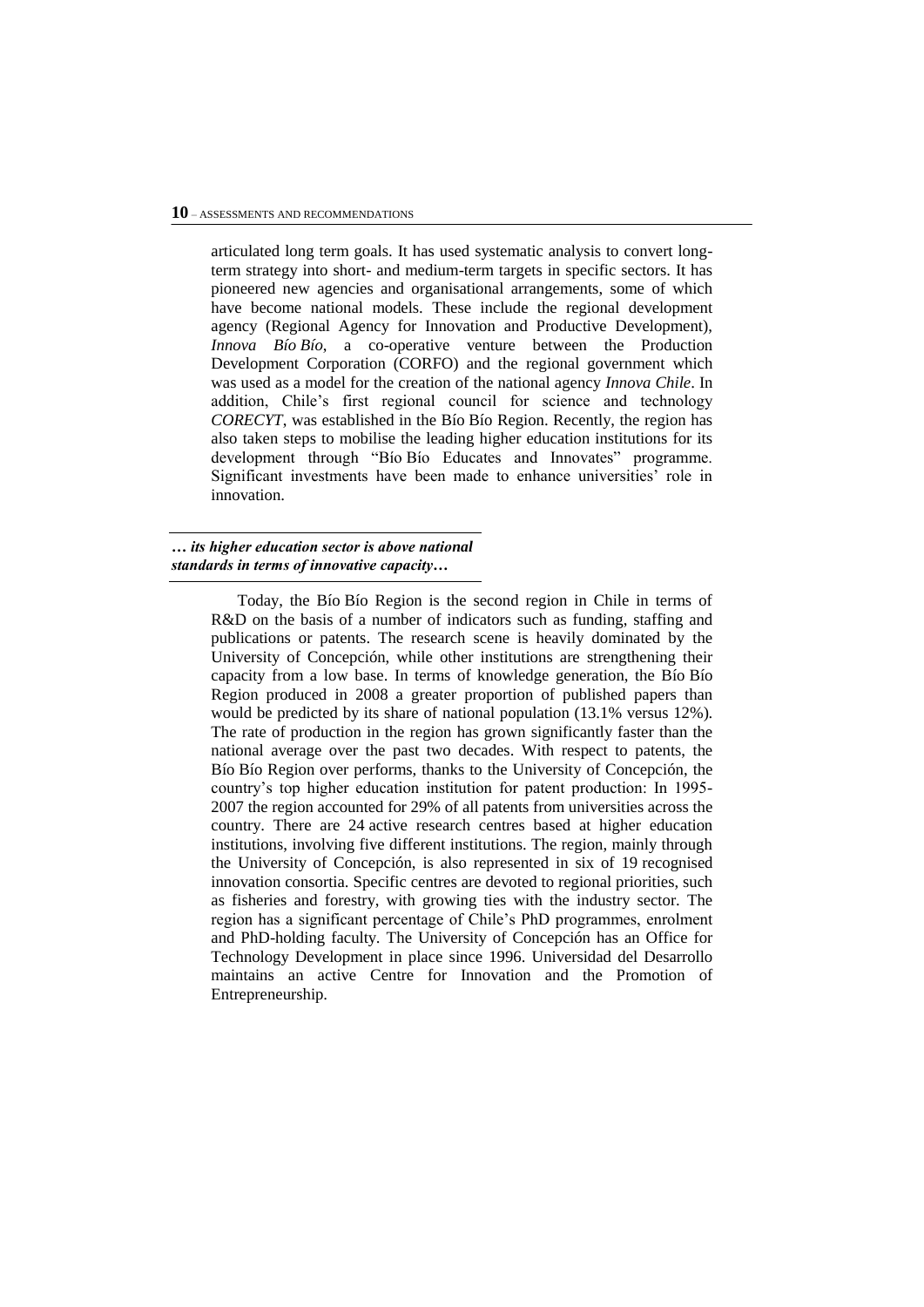#### *…but so far their focus has been on knowledge production rather than on knowledge transfer…*

However, the overall capacity to absorb technological innovation is low in the Bío Bío Region. Much of the research carried out in the higher education institutions in the region is destined for transferral to other more technologically advanced regions, due to the structure of the regional economy. There is a gap between the higher education sector and market needs. Particularly, the linkages between higher education institutions and small and medium sized enterprises (SMEs) need to be strengthened, for example through the establishment of a single entry point for the SMEs within a group of higher education institutions or the development of sector based approaches to address the needs of the SMEs. Currently, SMEs have limited information about the capability of higher education institutions to assist them and higher education institutions lack the information, resources and data bases to respond in a sensitive and timely manner. There is some support to new business formation in the form of incubators, but limited collaboration across higher education institutions.

#### *…furthermore, there is a large public role in the Bío Bío Regional Innovation System that can influence entrepreneurship attitudes…*

The Bío Bío Region is investing in the order of tens of millions of US dollars per year in innovation with the expectation that this investment will pay back through the generation of increased private sector activity. There is a need to foster a sense of greater responsibility to show an overall positive return to the public investment. There is also a risk that the large public role in the regional innovation system may lead to the funding of innovations which are commercially not viable or that the publicly-driven innovation system undercuts its own goals of developing entrepreneurship.

# *The following measures would promote regional innovation in the Bío Bío Region*

 The strong public presence in the innovation model should be recognised and its potential deficiencies should be reviewed. Innovation authorities should take explicit actions to diminish potential negative consequences of the large role of public agencies as direct service providers, i.e. funders of innovation, and ensure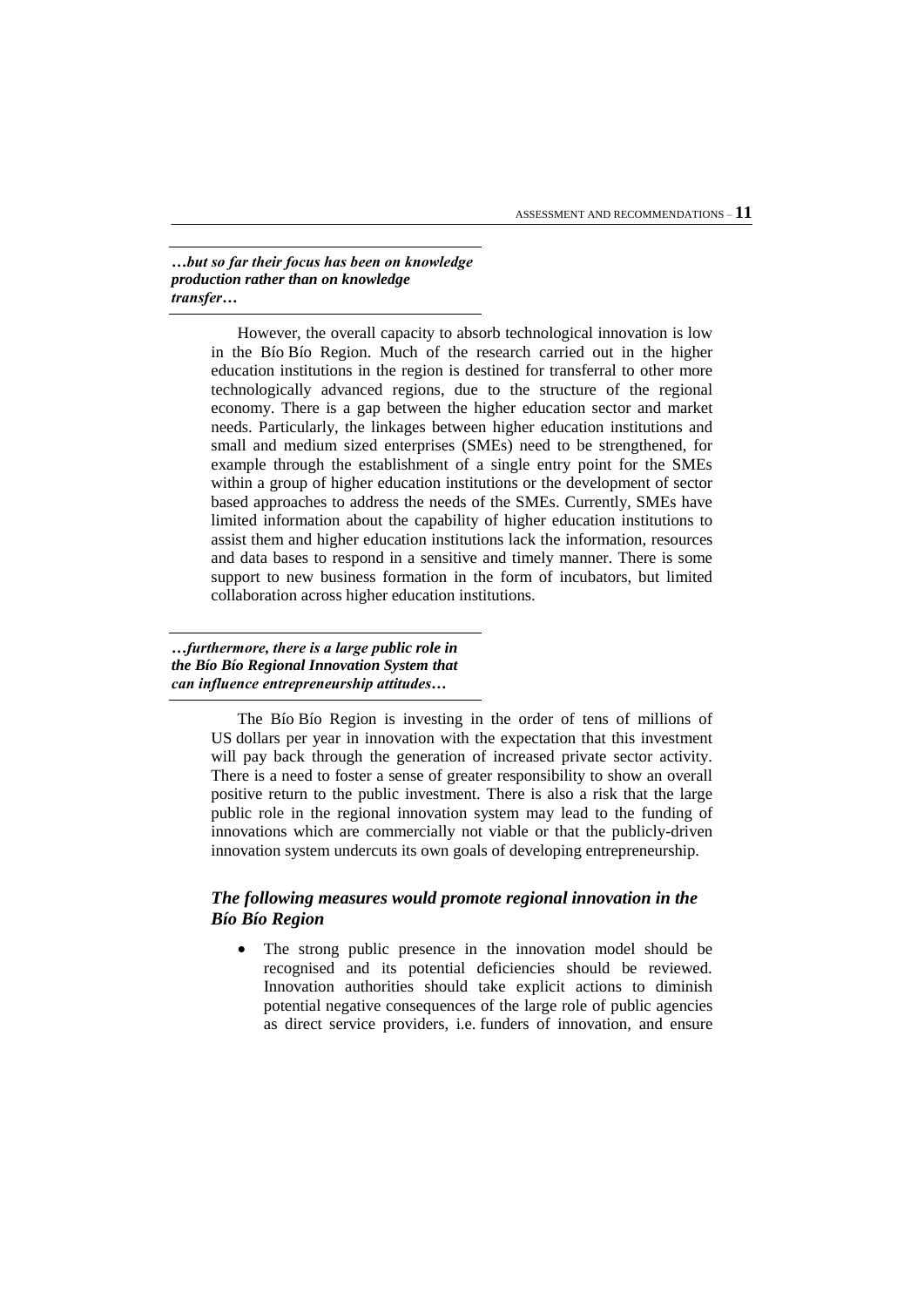that this presence does not discourage the emergence of private sector actors.

- Concern to monitor the rate of return on public investments should be increased, for its own sake and as a means of encouraging high calibre entrepreneurship and competitiveness.
- The balance between key informant data and more neutral statistical measures of innovation performance should be revisited as it affects policymaking. Key informant information should in all cases be complemented with views from outside the region, and selection and other tendencies toward biases should be mitigated.
- A wider portfolio of data related to the characteristics and performance of firms should be developed in conjunction with the promotion of cluster-building strategies and evidence based decision making in general.
- Efforts to unify the main goals for innovation in the region in the short-to-medium-term should seek to identify a central focus. Innovation authorities should guard against pursuing too many goals simultaneously and/or dispersing energy and efforts.
- The incentives for higher education institutions should be continuously reviewed to find ways of influencing these toward more concrete participation in innovation activities and move from knowledge production to knowledge transfer and to perceive job creation as one of the goals of innovation.
- Higher education institutions should step up their innovation and knowledge transfer activities and share good practices among themselves in a systematic manner. Furthermore universities should learn from good examples provided by the leading technical training centres, professional institutes and private institutions to improve labour market relevance of their learning programmes.
- Co-operation among private sector businesses, public administration, regional development agencies and higher education institutions should be expanded. Three courses of action could be followed: i) address the needs of local enterprises that are capable of exploiting research results; ii) encourage local industry to diversify in activities in promising new fields; and iii) focus on sector-based cluster development in order to approach the small and medium sized enterprises (SMEs). In addition, establishing single entry points for SMEs within a single higher education institution or a group of institutions should be encouraged.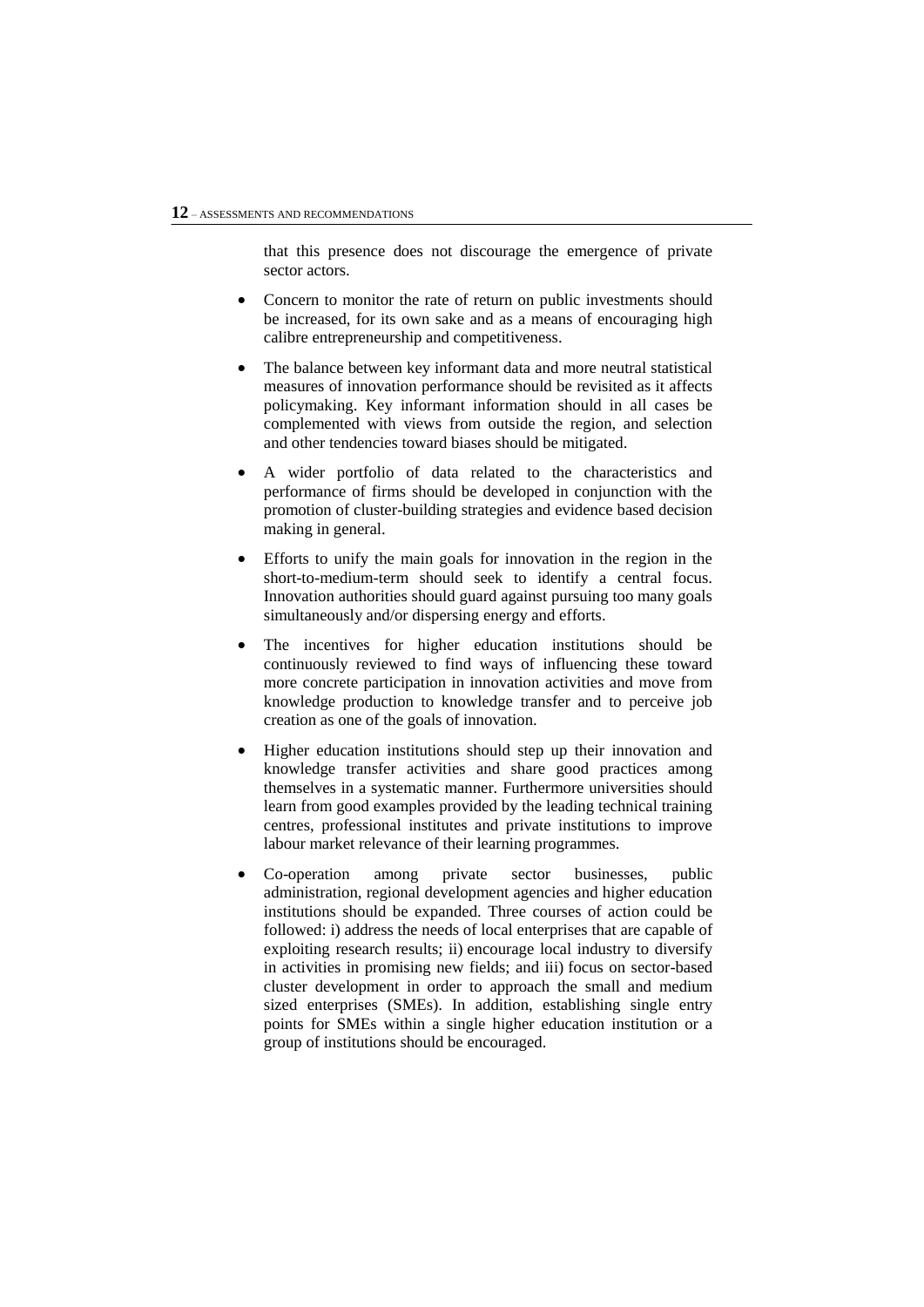#### **Social, cultural and environmental development in the Bío Bío Region**

*The challenges in the Bío Bío Region are manifold, ranging from poverty and indigence, ethnic diversity, environmental degradation and urban-rural divide…* 

> The social conditions in the Bío Bío Region have improved considerably in the last two decades. Still, in a national comparison, it is one of the regions with the highest proportion of poor (20.7% versus 13.7%) and indigent (5.2% versus 3.2%) families. Several municipalities in the region count among the poorest in the country, although their situation has improved over recent years. The Bío Bío Region is also culturally diverse. Of the total regional population 7.8% declare to belong to one of the eight officially recognised ethnic groups, most importantly the Mapuche population who have recently enforced their campaign to regain land and stand in conflict with the energy and forestry companies. Furthermore, economic growth has led to increasing pressures on the environment.

*…higher education institutions see widening access as their key contribution to regional development. They also provide a wide range of services in the health and social sector.*

> The higher education institutions in the Bío Bío Region see widening access and increasing participation of students from lower socio-economic backgrounds as their key social contribution to regional development. They have been instrumental in the increased access of the lower income quintiles to higher education. Supported by the Ministry of Education, higher education institutions have each developed their own projects and approaches to collaborate with the schools to raise aspirations and improve learning outcomes among students and to improve management of these institutions. Higher education institutions also provide a wide range of services to different communities, usually in the health and social sector. Valuable work is carried out, not the least in rural areas where many higher education institutions reach out to the low income population segments in particular. Most initiatives are based on social innovation and address sector-specific issues, but they lack a more integrated approach to local economic and social development in the region. Furthermore, much of this outreach, for example by San Sebastián University, is conducted by students through internships which are in general not credit bearing. In addition,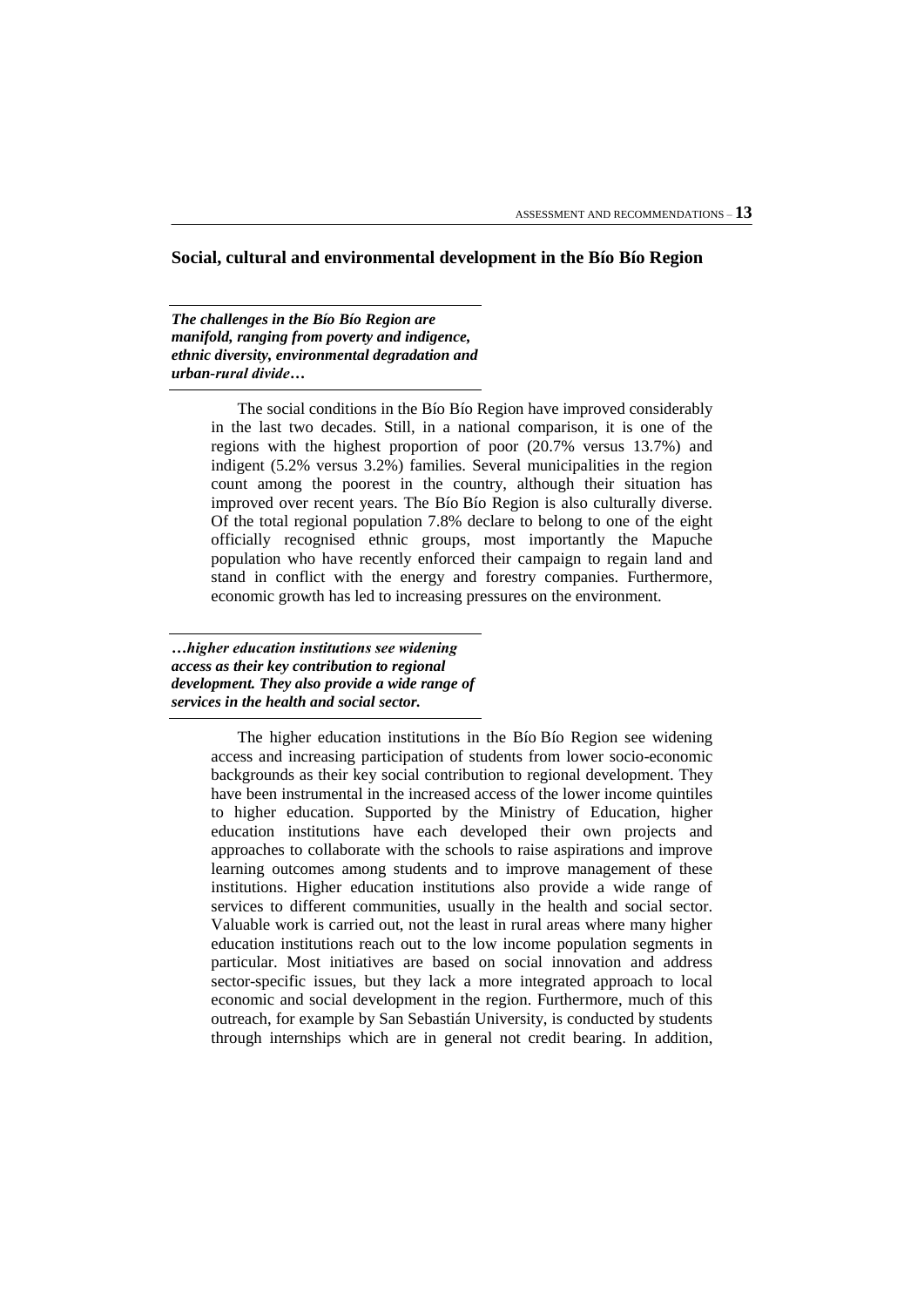while widening access will contribute to outmigration if the best and brightest leave the region to find work opportunities elsewhere, and service delivery will address the symptoms of poverty and indigence, but not the causes, there is a need to develop more sustainable ways to collaborate with the "harder to reach" communities.

*… there is a need to reach out and empower communities to address their own challenges by strengthening the social economy, cultural identity and environmental development...* 

> Community development programmes aim to build capacity by enabling communities to respond to change and emerging social, economic and environmental challenges. The Universidad Católica de la Santísima Concepción has taken on an important role in supporting sustainable community development in the two rural areas of Coronel and Arauco. In Coronel, the university supports the local communities to move away from capture fisheries to aquaculture. In Arauco, the university has launched the Agricultural Technology Transfer Centre to support sustainable economic development of the Mapuche population. In addition, some institutions, for example the University of Bío Bío, provide significant contributions to local development by bringing in the training and the knowledge required for the definition and implementation of regional strategies. However, higher education institutions, in collaboration with local and regional authorities, could also play a more prominent role in training community development practitioners, providing lifelong learning and re-skilling and up-skilling opportunities, conducting research into specific issues and best practices and developing co-operation and research opportunities. There is also considerable underused potential in environmental and cultural development as well as international collaboration beyond Spanish speaking regions.

# *The following measures would enhance the contribution of higher education institutions to the social, cultural and environmental development in the Bío Bío Region:*

 A systematic exchange of information and experience should be put in place between higher education institutions in social, cultural and environmental matters facilitated by the regional government in order to bring greater efficiency. Such a forum could organise thematic events, with regular information retrieval and exchange facilitated by a dedicated website. As a first step, higher education institutions' current connections, initiatives and projects involving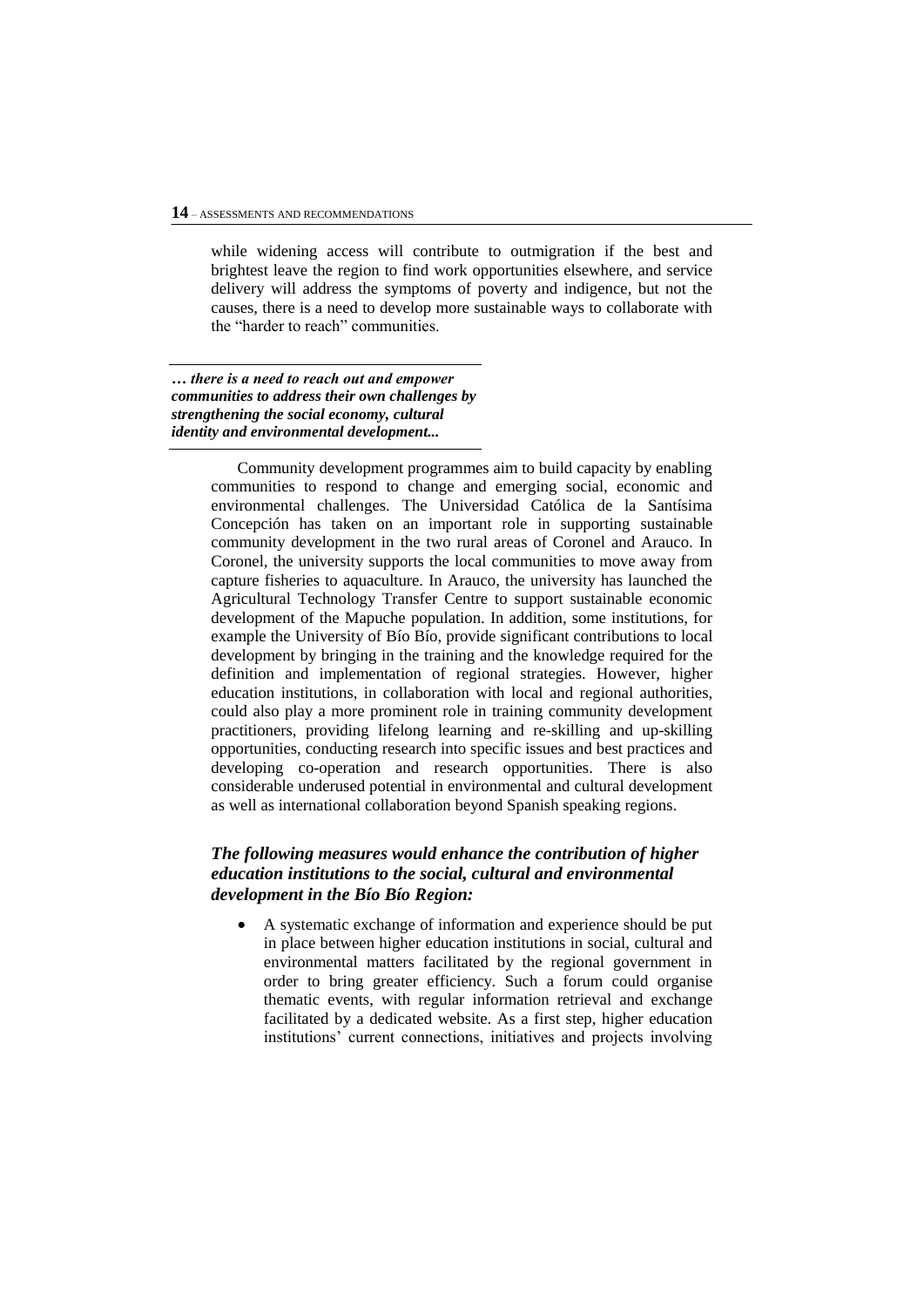stakeholder collaboration, community development and/or outreach should be mapped and published in the collaboration platform.

- In addition to widening access and providing services to various communities, higher education institutions should engage in longterm community development seeking ways to empower communities to find their own solutions to various economic, social, cultural, environmental challenges which are global, national and local in nature. They should consider ways to move away from combating poverty to fostering wealth and job creation through social entrepreneurship. The region should be seen as a "laboratory" for developing research, students' work-based and experiential learning and development projects in many different fields.
- The region should, in collaboration with the higher education institutions and other stakeholders, develop a strategy that sees arts and culture as an agent of development through: i) direct benefit in enhancing the quality of life of the diverse population; ii) indirect economic benefits in attracting and retaining talent which can drive the knowledge society, and iii) a direct contribution to the creative industries through enterprise formation, growth, productivity and employment. This strategy should address the needs of the diverse populations in the region and enhance the internationalisation of the region.
- The region should, in collaboration with higher education institutions and public and private sector increase efforts to support sustainable environmental and economic development through a comprehensive strategy bringing together diverse regional actors to sustainability process. Higher education institutions should scale up their efforts to provide learning and further education programmes in sustainable development; to act as a source of expertise through research, consultancy and demonstration; to demonstrate good practice through campus waste management and development activities, strategic planning, building design, waste minimisation and water and energy efficiency practice, responsible purchasing programmes and good citizen type initiatives like "Green Campus".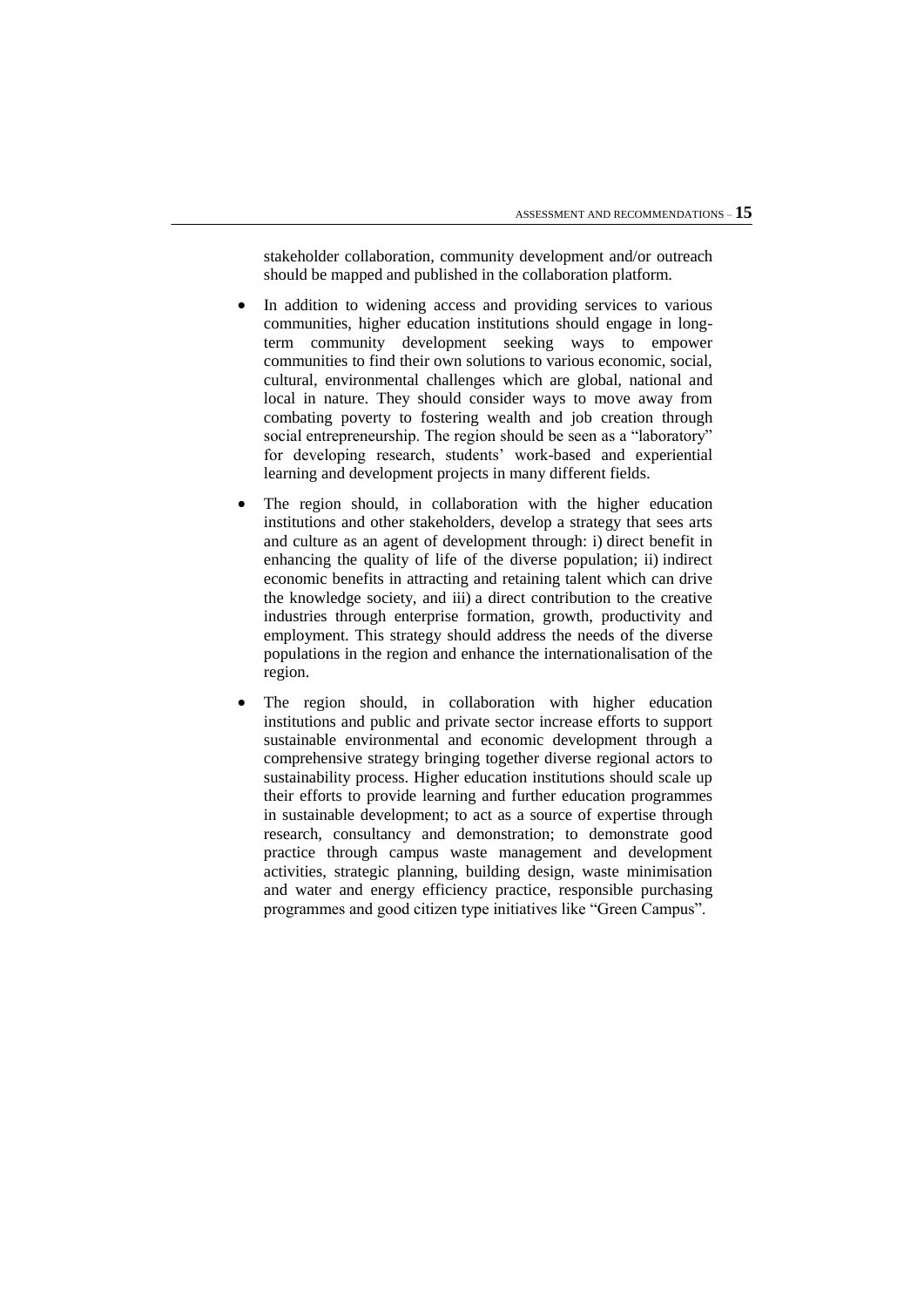#### **Regional capacity building**

#### *The Bío Bío Region has pioneered in building capacity for regional engagement…*

Traditions of partnerships within the region between higher education institutions, businesses, regional agencies and government bodies, acting in concert with each other, is a critical factor in attracting foreign direct investment and partnering with other regions and higher education institutions globally. The Bío Bío Region has been a national leader in building capacity in regional development and innovation. *Innova Bío Bío* and CORECYT have contributed to regional growth within the regional development strategy and the regional agenda has interpreted territorial strategies with participation of higher education institutions. The higher education institutions in the Bío Bío Region as well as students and staff engage in wide ranging collaboration including knowledge transfer, collaborative efforts with business and industry, community outreach and volunteering. There is evidence of innovative programmes and projects, strong civic leadership and increasing collaboration of higher education institutions in regional development.

*… but collaboration remains a challenge as limited resources are spread thin and there is often a lack of critical mass to generate projects which will have real impact at the local and regional level and create multiplier effects…*

> While there is an abundance of initiatives and projects and evidence of excellence, the work is often project-based and/or driven by the action on the initiative of individuals or single departments. Collaborative mechanisms among higher education institutions to build capacity and foster joint efforts for regional development remain limited in scope and representation. In spite of broader initiatives such as the Programmes for Improvement of Competitiveness (most notably PMC on "Bío Bío Educates and Innovates"), the picture of the diverse programmes and projects with participation of higher education institutions is one of fragmentation built on generally separate and non-coordinated initiatives stemming more from specific circumstances than an overarching vision of needs and possible converging efforts. New promising initiatives include the establishment of a health cluster in the region in collaboration between the University of Concepción, Universidad Católica de la Santísima Concepción and San Sebastián University. This initiative holds much promise for regional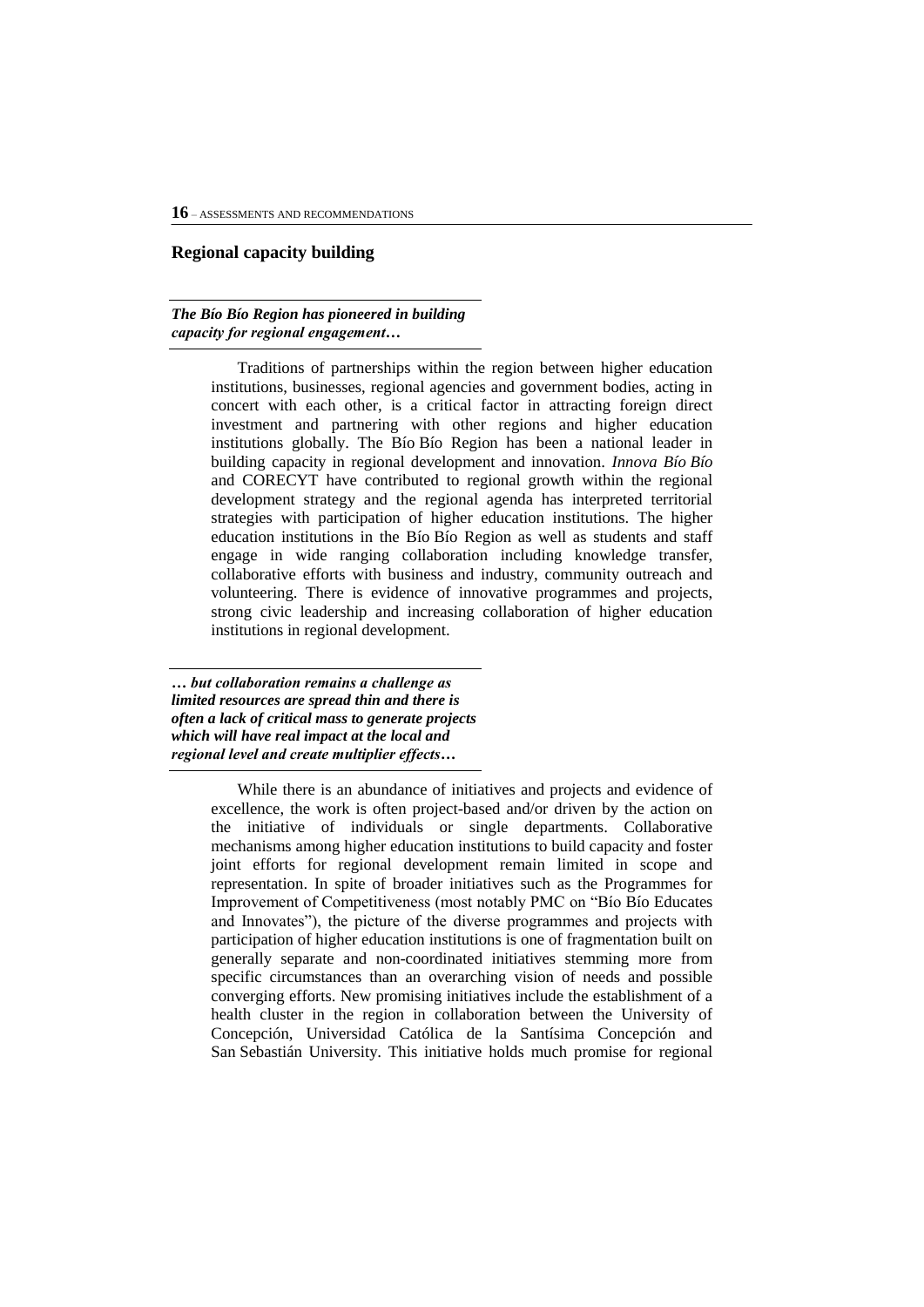development and the region's low income population but care should be taken to ensure that all relevant accredited higher education institutions, for example the Universidad del Desarrollo and University of Bío Bío, have the opportunity to participate in the collaboration.

#### *… and incentives to mobilise higher education institutions and their staff for regional and local development remain limited…*

Higher education institution's culture, capacity for change, leadership and the appropriate co-ordination mechanisms and oversight regionally play an important role in their capacity to engage with partnership building and collaborative action. In Chile, the incentive structures for mobilising higher education institutions for regional and city development are limited. There is no explicit third task or regional development task assigned to higher education institutions and regional engagement is left to the initiative of the individual institutions. In terms of institutional management, Chile's public universities give a major role in institutional decision-making to academic staff, but very little influence is given to external partners. Higher education institutions should be encouraged to build their capacity, allowing them to recruit rectors from outside the university and to encourage them to adopt modern management practices and free them from cumbersome civil service controls and regulations.

*… some national level initiatives help reform higher education and could also have stronger impact on regional development…*

> The Government of Chile has taken steps to reform higher education. MECESUP (Programme for the Quality and Equity Improvement of Higher Education) was launched by the Chilean Ministry of Education in collaboration with the World Bank. It is a national top-down initiative involving the central government's thrust to improve the quality of higher education. The 18% cap of funding for a single institution has guaranteed that 70% of the funds have been directed to higher education institutions outside of Santiago and that higher education institutions outside the national capital also benefit from the programme. The recent efforts to involve also institutions outside of the traditional universities in some activities are commendable. Of particular interest are the performance agreements which require institutional improvement plans and enhance accountability and transparency. Ensuring that the critical reform initiatives are scaled up throughout the system is part of the challenge facing the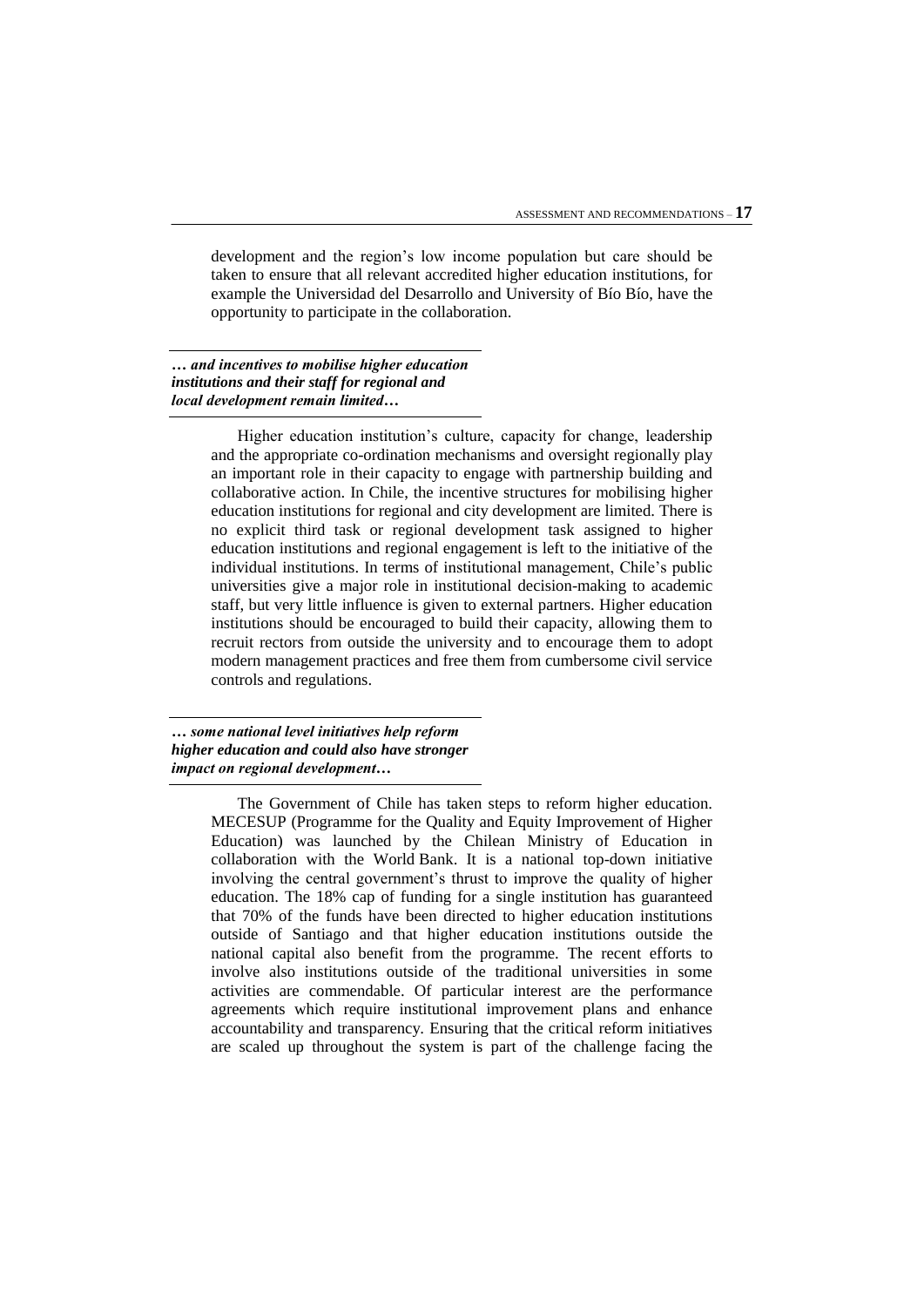Government of Chile. To improve management capacity, transparency and accountability across the higher education sector, the performance based agreements should be made available to all accredited higher education institutions.

While it was outside the scope of the review to assess the Chilean higher education funding system, the Chilean government should take steps, in line of the recommendations of the recent OECD/World Bank review of tertiary education in Chile (2009) to address the considerable financial burden that the education system currently places on students and their families as well as the fact that public funding for higher education is not available for all accredited institutions.

# *The following measures would build capacity for regional development:*

- Chile should continue and deepen the decentralisation process and enhance capacity building in its regions. Experience in OECD countries shows that increased decision-making power at subnational levels of government combined with adequate coordination mechanisms can unleash the potential in the regions. As regional capacities are built through "learning by doing", increased responsibilities at the regional level are necessary to build skills and develop problem solving approaches.
- Regional and local engagement and more specifically its wide agenda for economic, social and cultural development should be made explicit in higher education legislation. Regional engagement should be encouraged through strengthening the National Commission of Accreditation Process. In addition, performance agreements should be made available to all accredited higher education institutions.
- Incentives for higher education institutions should be created to engage in local and regional development through long term core funding and additional strategic incentive-based funding schemes. In addition, local and regional engagement of higher education staff should be acknowledged and rewarded by higher education institutions in their recruitment, hiring and reward systems.
- Evidence-based decision making should be strengthened in the region by focusing on a dashboard of key indicators that the key regional stakeholders can monitor over time. This can result in a shared local knowledge base which will galvanise the development of a strong local strategy for change.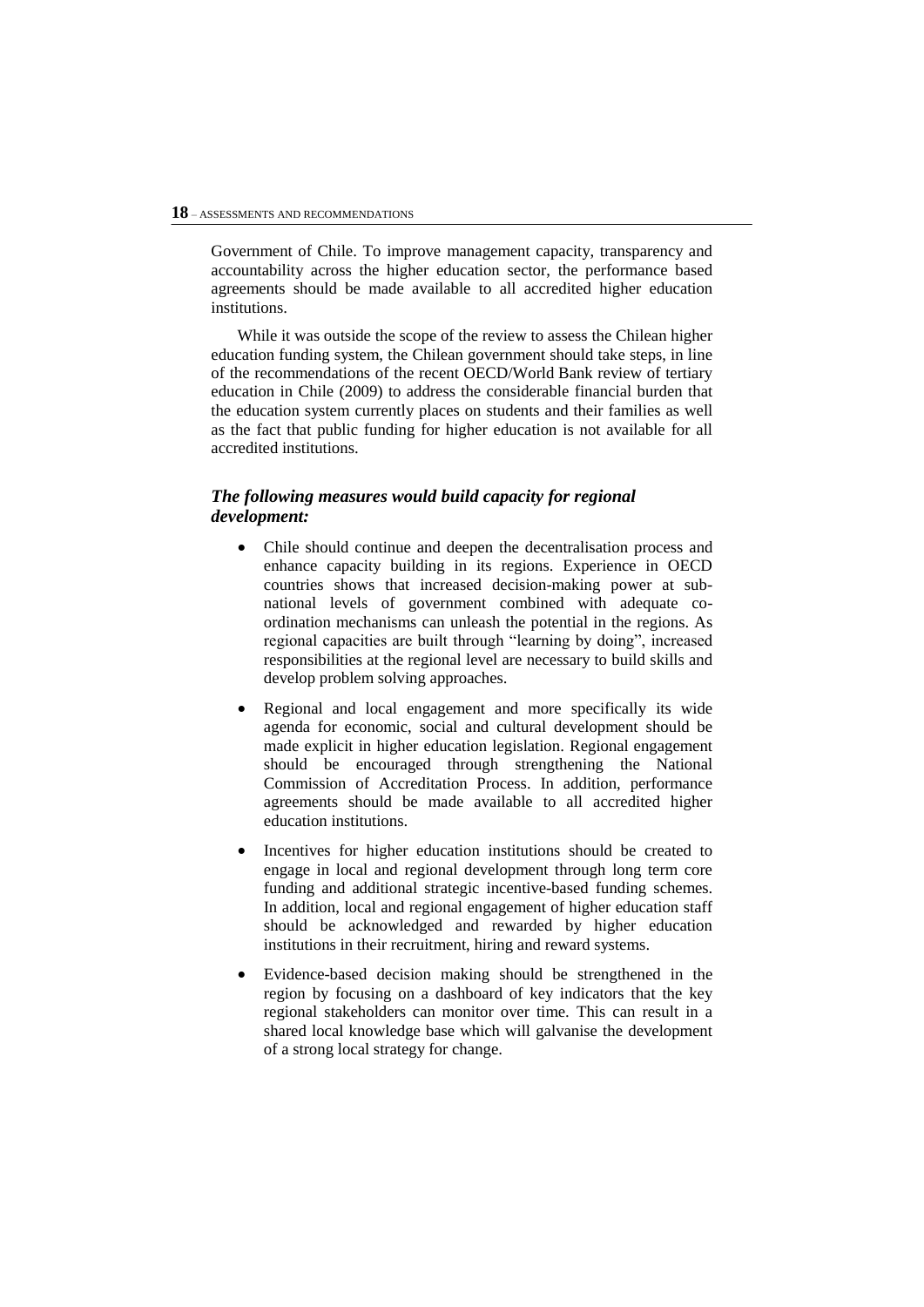- The capacity for regional engagement should be improved in the region among key agencies and higher education institutions through forums for communication where good practices can be fostered and through targeted training programmes with focus on practical problem solving.
- The joint resources of the higher education institutions should be mobilised for the preparation and implementation of regional strategies.
- A regional strategy platform should be developed to complement the current project-based approaches with a more system-based approach.
- Higher education institutions should establish modern administration with human resources and financial resources management systems. In addition, they should review recruitment, hiring and reward systems to include regional development agenda.